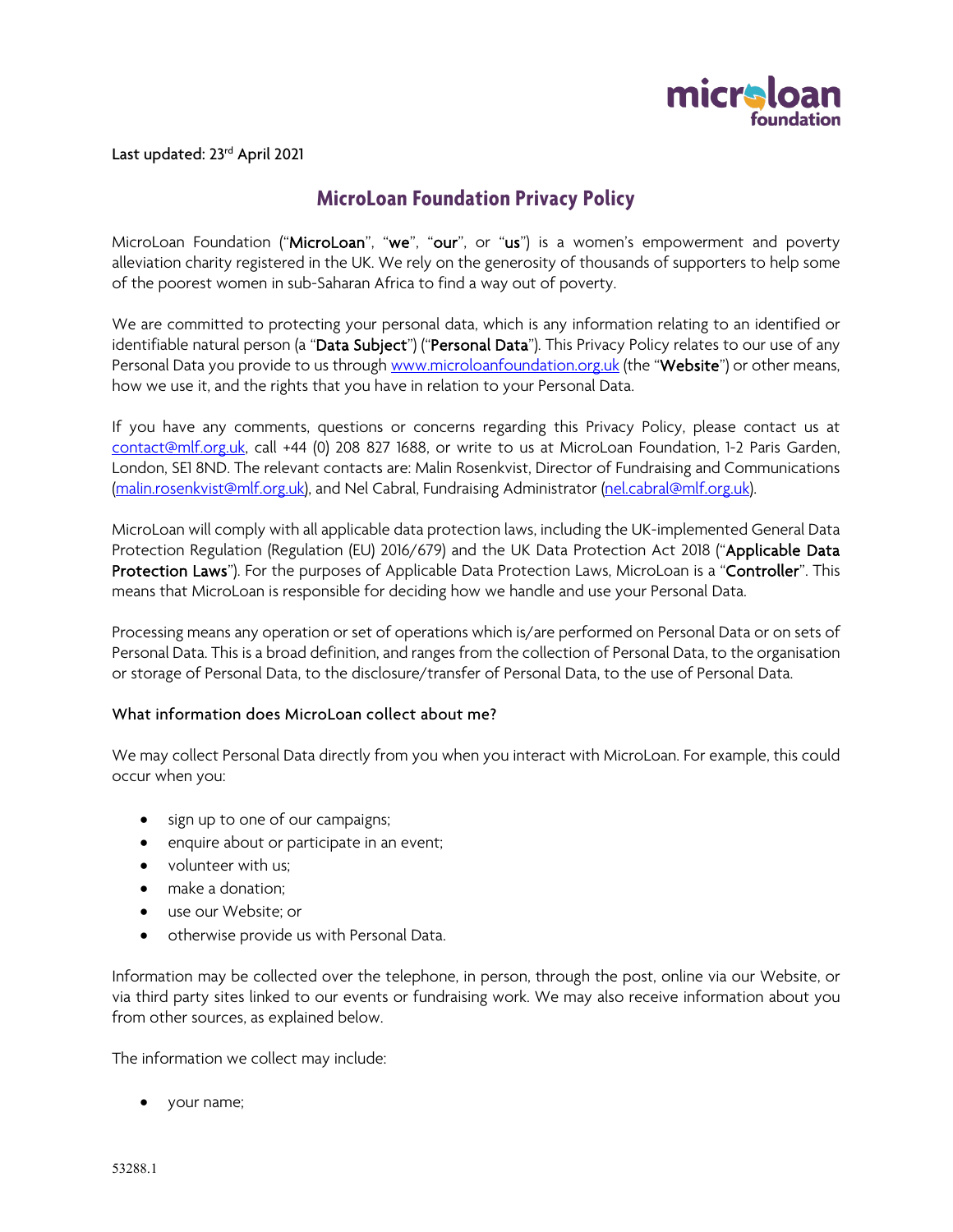- your post and/or email address;
- your telephone number;
- your bank details (if you are making a donation or financial transaction);
- technical access data when using our Website (for example IP address, browser type, time zone setting and location); and/or
- website usage information (i.e. information about how you use our Website).

The types of Personal Data that we collect and how we use it depends on the reasons for which you provide it to us.

Please note that we will not store your bank account or credit card details. If you make a donation via our Website, all payments are processed via Blackbaud.

We do not knowingly collect Personal Data relating to children under the age of 16. If we obtain actual knowledge that we have collected Personal Data relating to a child under the age of 16, we will promptly delete that data.

This Privacy Policy does not apply to MicroLoan's subsidiaries or beneficiaries in other jurisdictions, which may process the Personal Data of children under 16 years of age.

#### What data do you collect from my IP?

We collect statistics about visits to the Website based on your IP address (an IP address is a number that uniquely identifies a specific computer or network device on the internet). This data is used to help us understand browsing preferences so that we can improve the Website. We do not use this data to identify you as an individual and you will remain anonymous. MicroLoan uses measurement and analysis tools to gather information regarding visitors to our Website using cookies, log file data, and code that is embedded on the Website. This type of information is used to help us provide you with a better user experience on our Website.

#### How do we use your Personal Data?

The legal basis that we rely upon to Process your Personal Data will depend on the circumstances in which it is collected and used. In most cases, the legal basis will be one of the following:

- you have provided consent for us to use the Personal Data in a particular way;
- the Processing is necessary for the performance of a contract with you;
- the Processing is necessary for a legal obligation we have; and/or
- the Processing is necessary for our legitimate interests, for example carrying out our charitable objectives.

#### Why do we use your Personal Data?

We may use your Personal Data for one or more of the following purposes:

- to let you know how your donation is helping our work;
- to provide you with the services, products or information you have requested, such as the newsletter campaign products or event information;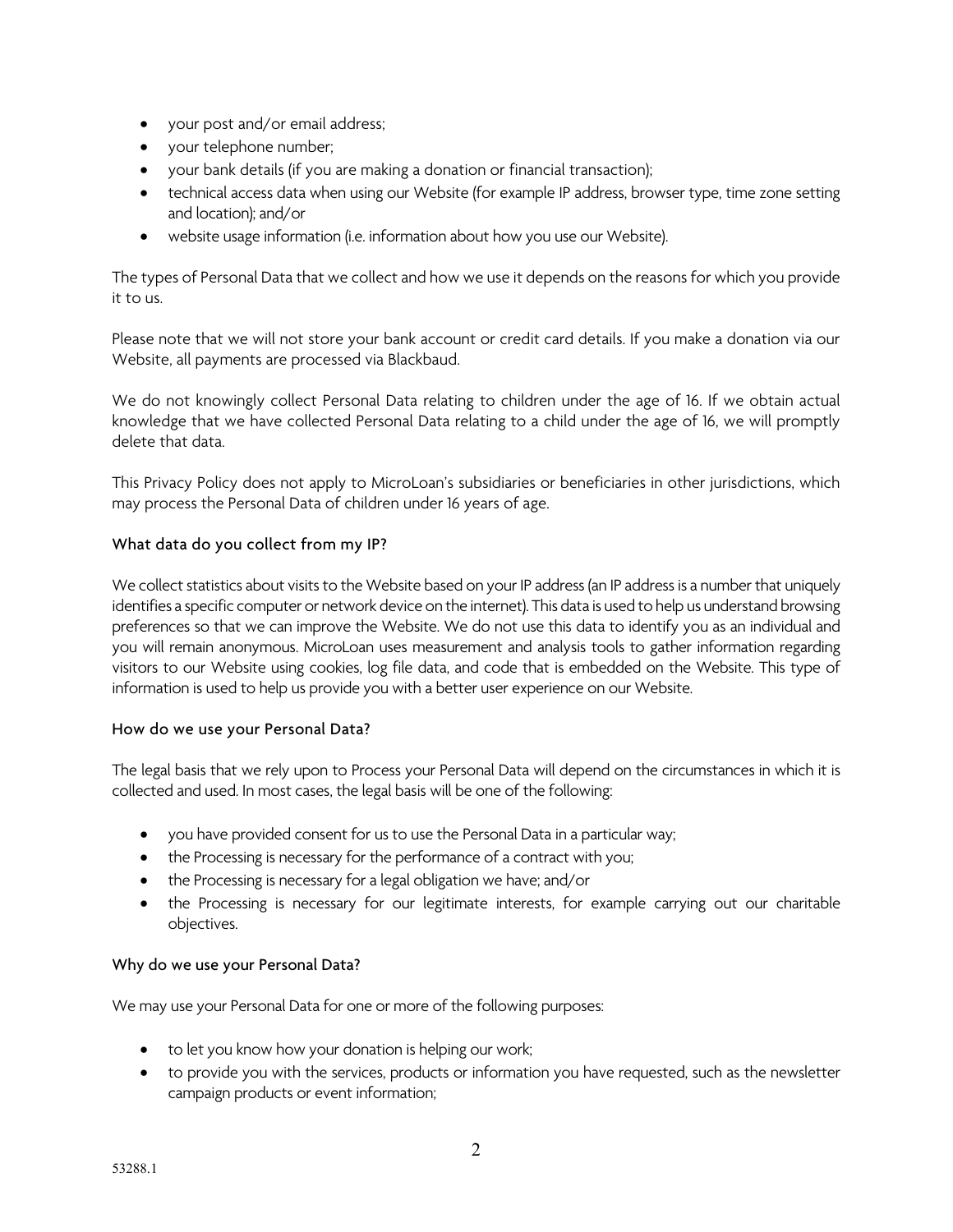- to process donations or other payments;
- to reclaim Gift Aid, where authorised to do so by you;
- to send you fundraising campaign information;
- to record any contact we have with you to help us ensure we provide you with the most appropriate communications;
- to notify you of changes to our policies;
- to check on your preferences in order to ensure they are up to date.

We may also use your Personal Data for other purposes that we will specifically notify you about and, where appropriate, for which we will obtain your consent.

We will ask for your consent to send you marketing emails, but we may also rely on the legitimate interest of the charity to get in touch with you, in order to raise much-needed funds. You can always choose not to receive marketing communications from MicroLoan. If you are already receiving such communications you can ask us to stop at any time, including by clicking 'unsubscribe' on all emails received from us.

We may make use of profiling to provide a better experience for our supporters, including by producing communications that are more relevant to you. Profiling means that we will look at your giving history to help us target our resources more effectively. It helps us to build relationships that are most appropriate to our individual supporters' interests and donation levels. We use only publicly available information and do not rely on data brokers, investigators or third parties for this work. If you would prefer that we did not do this, you can let us know at any time by contacting us at contact@mlf.org.uk.

If we were to merge with another charity or to restructure, we may share your personal data with other entities involved in the merger/restructure.

#### International transfers of personal data

We may transfer your Personal Data to our affiliates based in other countries. This assists our effective communication with supporters based outside of the UK. For example, we may transfer Personal Data to the United States for to enable US-based supporters to be invited to US-specific events.

Your Personal Data may be processed in countries that may not provide the same level of protection with respect to Personal Data as the UK. We have put in place appropriate intra-group agreements using the approved Standard Contractual Clauses for controllers or processors, as appropriate, to protect intra-group transfers of Personal Data between our UK office and the MicroLoan representative offices in the United States and Australia. Please contact us should you require further information in this regard.

#### How do you work with third parties in processing my Personal Data?

Certain third party organisations collect data on our behalf as well as for their own use. We may receive your personal details from third party organisations for marketing purposes where you have agreed for this information to be shared.

Third party organisations we currently receive data from include JustGiving, Virgin Money Giving, Stewardship, Benevity, Charitable Giving, Charities Trust, Barclays, Transferwise, The Big Give, CAF, Blackbaud, Paypal, Zoom, Stripe, Work For Good and Eventbrite.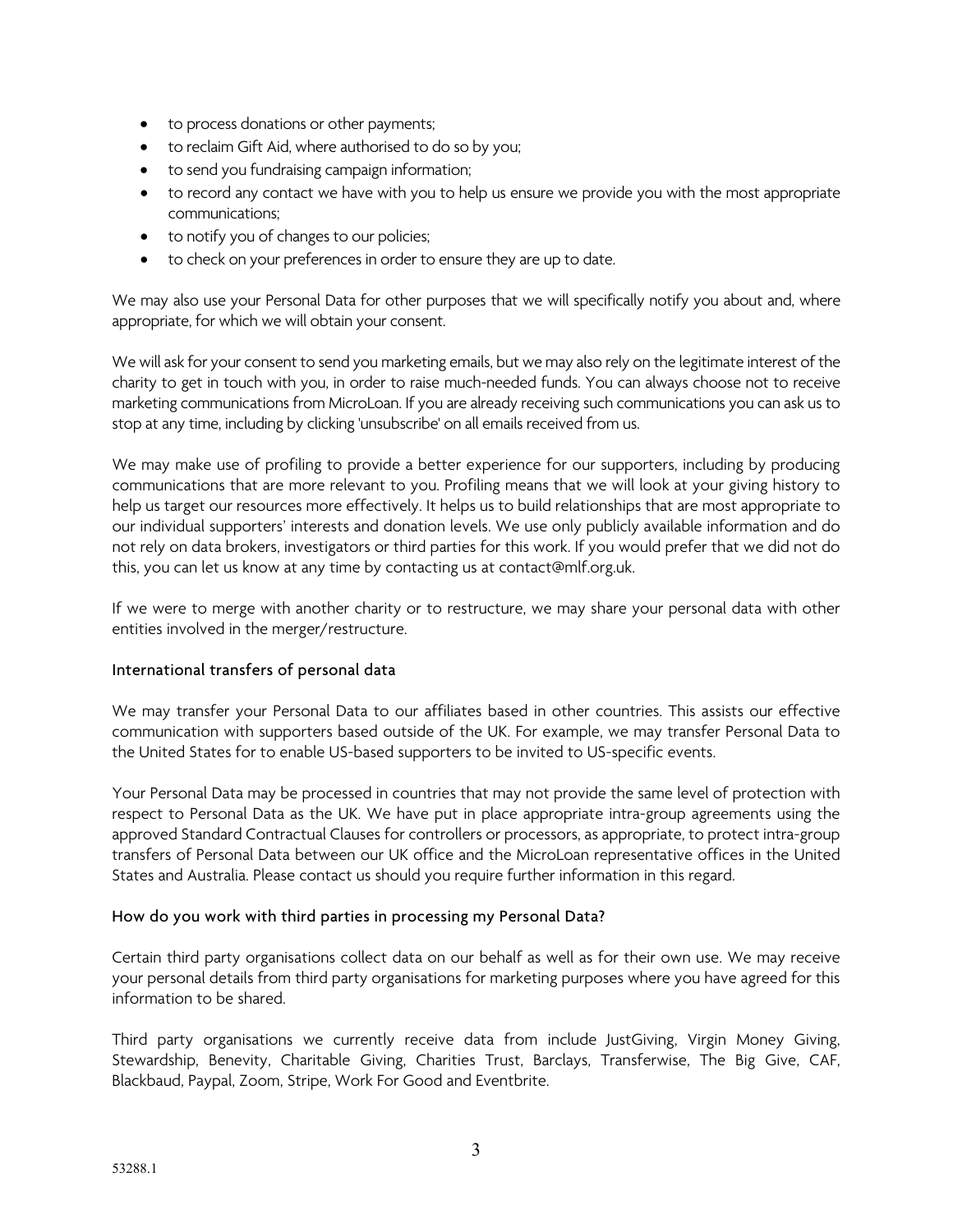We also use trusted third parties to provide services and to process your Personal Data on our behalf, including communications handling. Some of these third parties may be based outside the UK where data protection laws may provide lesser protection than under UK laws. However, we will only provide those companies with the information they need to deliver the specific service and we require them to ensure that your data is treated in accordance with Applicable Data Protection Laws.

We can provide further information to you about these trusted third parties on request.

MicroLoan will disclose or use personal information if required to do so by law, and may use external data for the purposes of fraud prevention, for example to comply with money laundering regulations. More details can be found at [www.fundraisingregulator.org.uk.](http://www.fundraisingregulator.org.uk/) We may share your Personal Data with our legal advisors for the purposes of obtaining advice and for the protection of our legal rights.

# How secure is the information I give you?

We are serious about maintaining the security of your Personal Data and the details of any transactions made. We take appropriate organisational and technical security measures to protect your data against unauthorised disclosure or processing.

Our server and backups used to store the data you give us are held in a secure environment behind firewalls and are password protected. However, you should keep in mind that no Internet transmission is ever completely secure or error-free. In particular, any email sent to or from our Website or us may not be secure. Accordingly, MicroLoan is not responsible for the security of information transmitted via the internet and any such transmission is at your own risk.

# For how long will you keep my information?

We will retain your Personal Data on our system for as long as you have an active relationship with MicroLoan, and/or as long as is necessary for the legitimate purposes of our legal rights and obligations.

If you cease to have an active relationship with us or request to receive no further contact, we will retain some basic information in order to avoid sending you unwanted materials in the future, and to ensure that we do not accidentally duplicate information.

## Links

Our Website may contain links to sites not owned or managed by us. Clicking on those links may allow third parties to collect or share information about you. We cannot be held responsible for the privacy of information collected by websites not managed by us. When you leave our Website, we encourage you to read the privacy policies of other sites you visit.

## Cookies

MicroLoan's Website uses a small number of cookies. A cookie is a small text file created by your browser and stored on the hard drive of your computer. You can find out more about cookies at:

- [www.allaboutcookies.org](http://www.allaboutcookies.org/) an[d www.youronlinechoices.eu](http://www.youronlinechoices.eu/) if you are in Europe; or
- [www.aboutads.info/choices](http://www.aboutads.info/choices) if you are in the United States of America.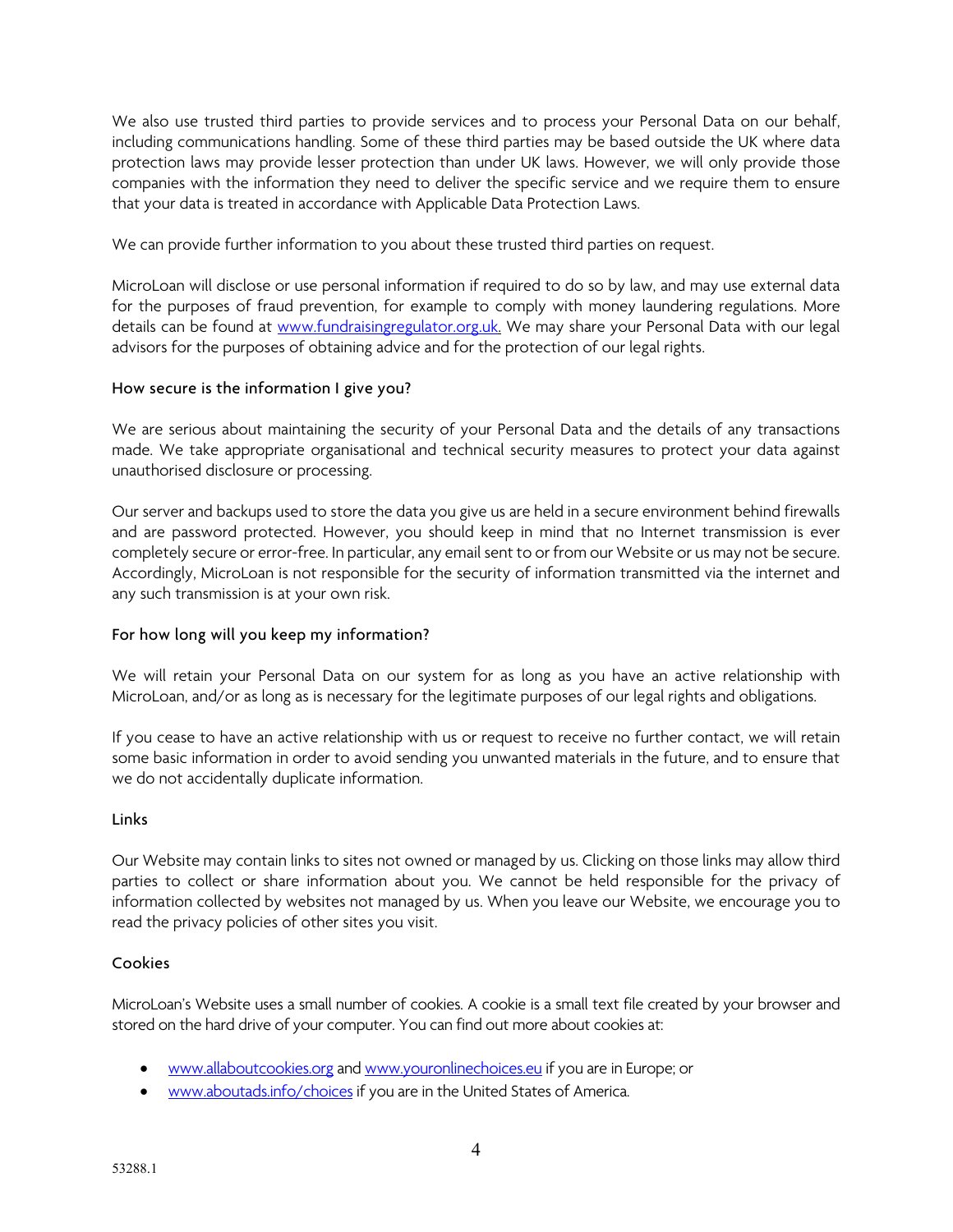There are two main types of cookies: Session and Persistent cookies. Our Website uses persistent cookies, which allow the Website to remember information that would otherwise be lost when your browser is closed. Persistent cookies remain on your device until the expiry date specified in the cookie is reached. Our Website also uses session cookies, which are automatically removed from your device when you close your browser. Our Website uses cookies to distinguish you from other users of our Website. This helps us to provide you with a better experience when you browse our Website and also allows us to improve our Website.

Our Website uses both first-party cookies and third-party cookies. First party cookies are cookies that are placed on your device by the website provider and are commonly used to recognise your device and remember your preferences. Third-party cookies are served by a service provider on behalf of the website provider (for example, Google) and are commonly used for website analytics or advertising purposes.

| Cookie                                            | <b>Name</b>               | Purpose                                                                                                                                                                                                                               | More information                                           |
|---------------------------------------------------|---------------------------|---------------------------------------------------------------------------------------------------------------------------------------------------------------------------------------------------------------------------------------|------------------------------------------------------------|
| <b>EU Cookie Law</b><br>Version 3.1.4             | EU Cookie Law             | This cookie informs<br>users that the<br>Website uses<br>cookies, with an<br>option to lock scripts<br>before consent is<br>provided.                                                                                                 | https://wordpress.org/plugins/eu-<br>cookie-law/           |
| Facebook for<br><b>WordPress Version</b><br>3.0.4 | Facebook for<br>WordPress | This is an analytics<br>tool that helps us to<br>measure the<br>effectiveness of our<br>advertising. It allows<br>us to understand the<br>behaviour of visitors<br>to our Website and<br>enables us to reach<br>our audiences better. | https://wordpress.org/plugins/official-<br>facebook-pixel/ |

We use the following non-session cookies:

## Your rights and the ability to complain

If you are in the UK or EEA, you have a number of rights relating to your Personal Data under Applicable Data Protection Laws. These include your right to:

- access a copy of the Personal Data we hold about you;
- correct inaccuracies in the Personal Data we hold about you;
- in certain circumstances, have your Personal Data erased;
- in certain circumstances, restrict our Processing of your Personal Data;
- in certain circumstances, object to our Processing your Personal Data;
- transfer the Personal Data we hold about you to a third party; and
- withdraw your consent to our Processing your Personal Data.